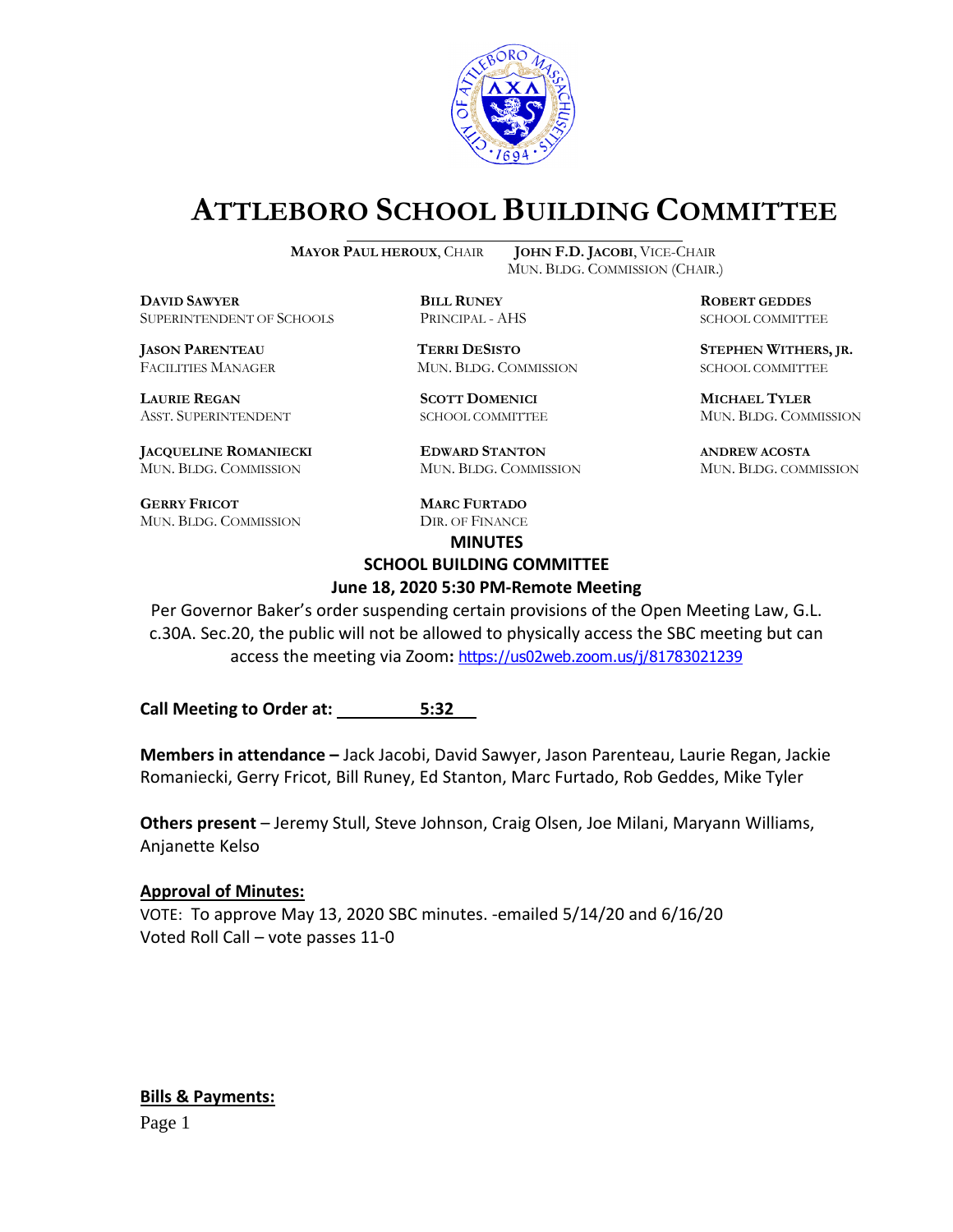VOTE: To approve May invoices in the amounts listed below Voted Roll Call – vote passes 11-0

| Vendor       | Invoice #             | Amount      |
|--------------|-----------------------|-------------|
| Skanska      | 1316825-000-14138-45  | \$125,260   |
| Kaestle Boos | 1627.00-40            | \$112,902   |
| Consigli     | <b>Application 13</b> | \$3,869,542 |
| Total        |                       | \$4,108,064 |

# **Attleboro High School-project update:**

# **KBA:**

## **Acoustic Shells Option**

Can be procured through FF&E, but often done in construction budget because of cost. Would make it MSBA reimbursement eligible. Concave shells in back of auditorium, sound gets lost behind the stage without them. The shells push the sound back out to the audience. Very common in high school auditoriums. Propose to build into GMP instead of waiting for FF&E and having to rely on project savings to fund. There is an allowance for it in the GMP. Cost is  $\approx$  \$35,000.

VOTE: Accept addition of Acoustic Shells as presented Voted Roll Call – vote passes 11-0

## **Consigli:**

**Construction Update** – Project is on time. The team shared aerial photos and gave an update on construction progress. Making good progress on schedule, weather has been cooperative. Building planned to be closed in November, able to work through the winter. Currently have temporary electric service. Won't install rotary on RWD until the end of project as construction delivers would damage to rotary.

Western Fields on Schedule for mid-September turn-over. Turf to get laid early July. Infiltration system update – field will all be level, regardless of system design. Cleaning/access points available off field. Intended to resolve ongoing problem of water buildup and flooding at north end of fields. Similar to systems under parking lots. Require Vac-truck to clean

Topping off to be after all trusses installed, likely first week of July. Topping off ceremony: beam is on south side of building, best vantage point is 50-yard line of the football field. Set up time for signers in parking lot for a few days.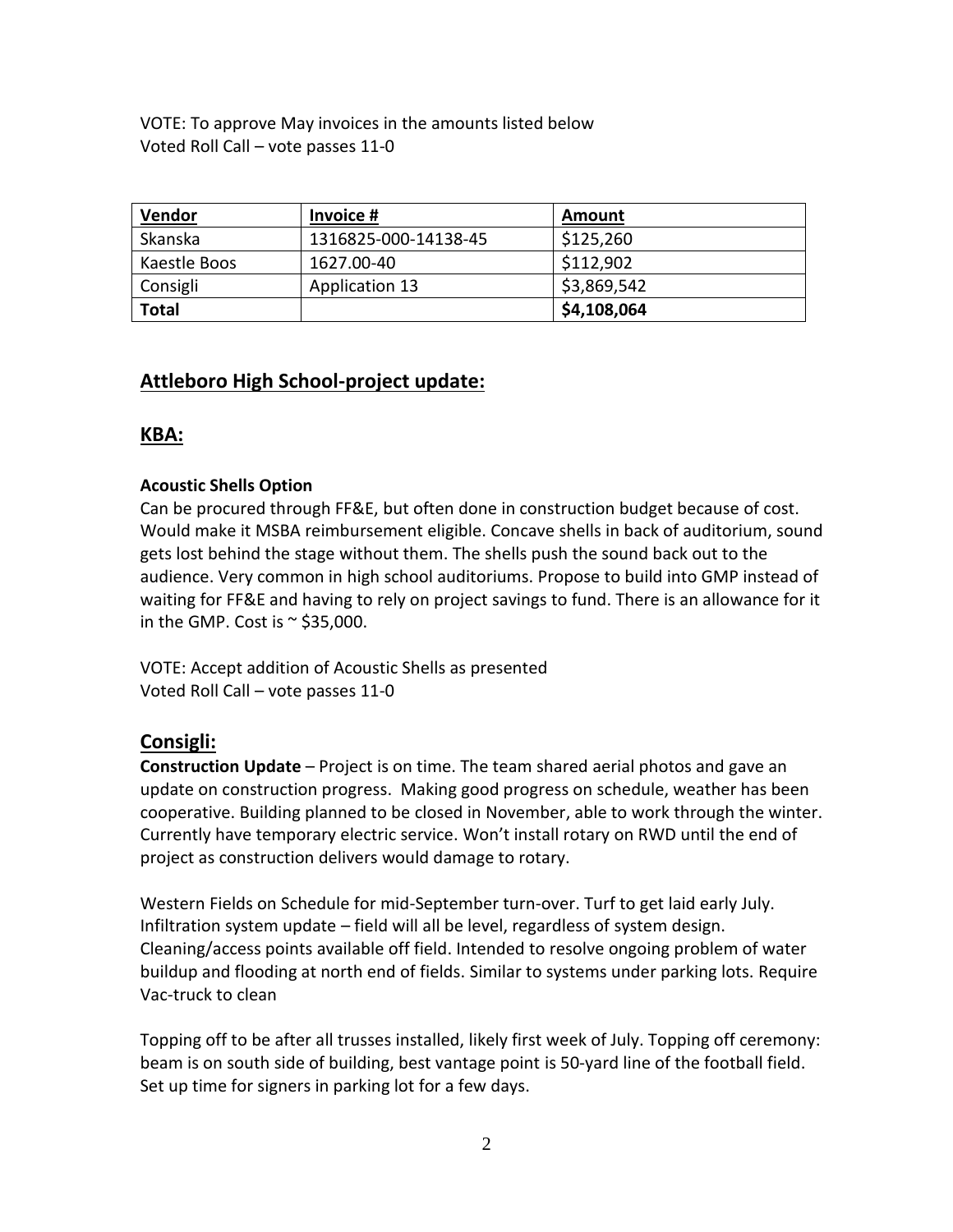### **OALs:**

OAL 41 Wall protection, wall covering - 5 contractor bids. RJ Forbes recommended at \$268,100. Additional allowances built in for repair and protection brings total to \$391,100.

OAL 43 Miscellaneous Equip – specialized shop/lap equipment. AET labs \$2,452,618 plus allowances for 2022 market/any MEP changes/acoustic shells. Total is \$2,972,618

OAL 44 Final cleaning – 4 bids. Cleaning interior and exterior at end of project. Recommending Jerez LLC \$320,800, allowances bring total to \$445,800

OAL 45 Signage – Interior and exterior signage, including smart signs. \$408,000. allowances for sign changes total \$450,500.

Net budget savings on all four around \$1.3 M.

Discussion on preference given for local vendors. Because of pre-qualification standards for non-trades, some of the smaller local outfits weren't able to pass. Reached out to contractors in vicinity, but RJ Forbes is the only one in Attleboro.

VOTE: Accept recommendations on above OALs Voted Roll Call – vote passes 11-0

| CR#          | <b>Description</b>                  | <b>Amount</b>   |
|--------------|-------------------------------------|-----------------|
| <b>CR072</b> | Edge of Roof Slab                   | \$12,549.95     |
| <b>CR080</b> | Added roof drain Bldg A & C         | \$20,960.29     |
| <b>CR083</b> | <b>Storefront Panel Revisions</b>   | \$28,782.24     |
| <b>CR088</b> | Potential COVID19 costs March-April | \$18,716.19     |
| CR091        | <b>Roof Blocking Revisions</b>      | ( \$2,361.19)   |
| <b>CR094</b> | Added Masonry Lintel at Auditorium  | \$18,289.39     |
| <b>CR097</b> | Added HSS Header at building C      | \$23,812.05     |
| <b>CR098</b> | <b>Fiber Revisions per AACS</b>     | \$7,610.84      |
| <b>CR099</b> | VAV Box and Associated Piping       | ( \$29, 995.94) |
| CR103        | <b>COVID-19 Cost Impacts May</b>    | \$11,686.67     |
| CR104        | <b>Boulder Removal April</b>        | \$3,777.86      |
| CR106        | Added Cleanouts Outside per City    | \$5,153.34      |
| CR110        | <b>Theater Lighting Revisions</b>   | \$8,335.55      |
| CR112        | Lab Casework                        | (57, 214.48)    |
| CR114        | Plumbing Size Pipe Revisions Bldg A | \$27,094.54     |

#### **Change Order #11**